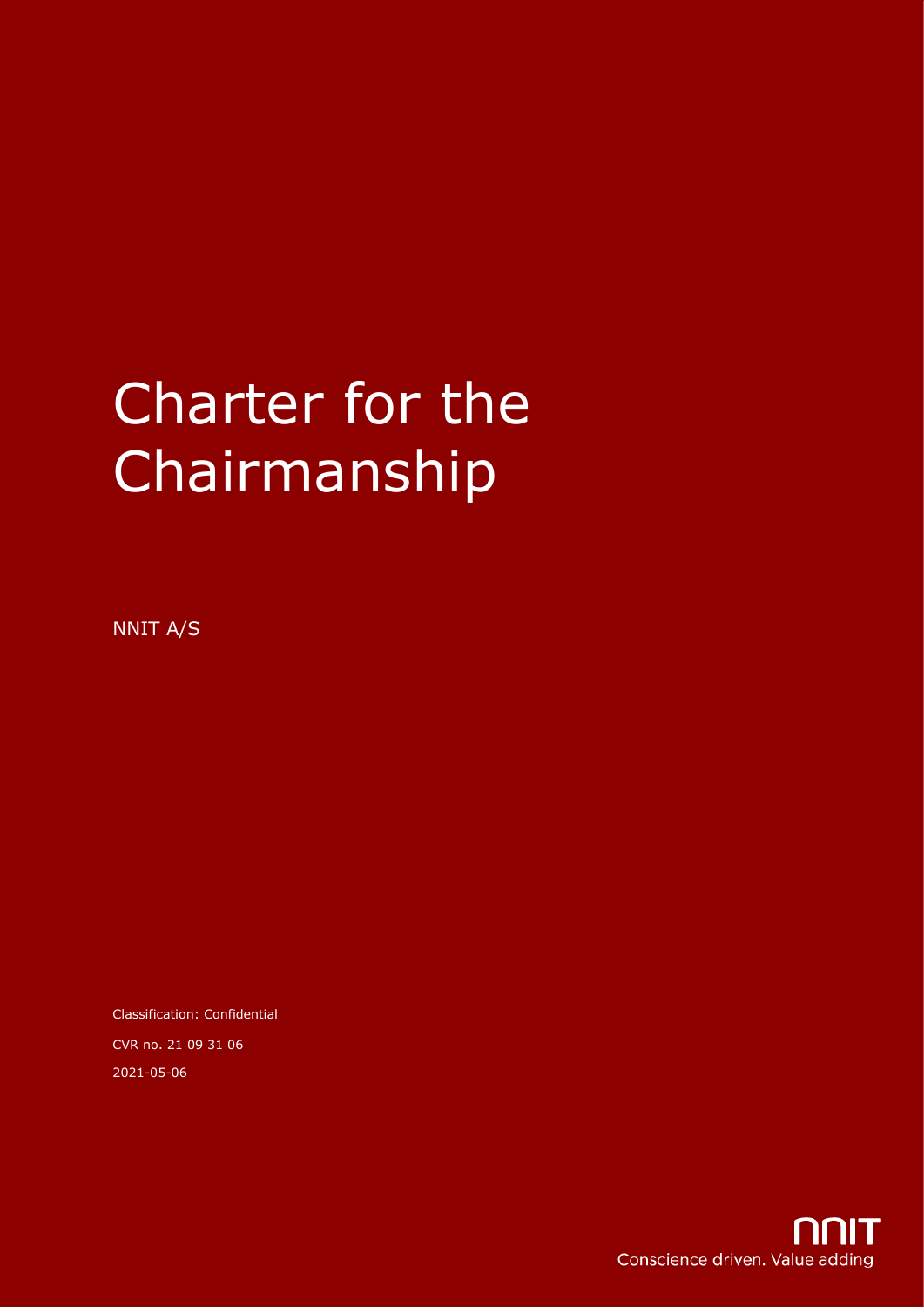## **Table of Contents**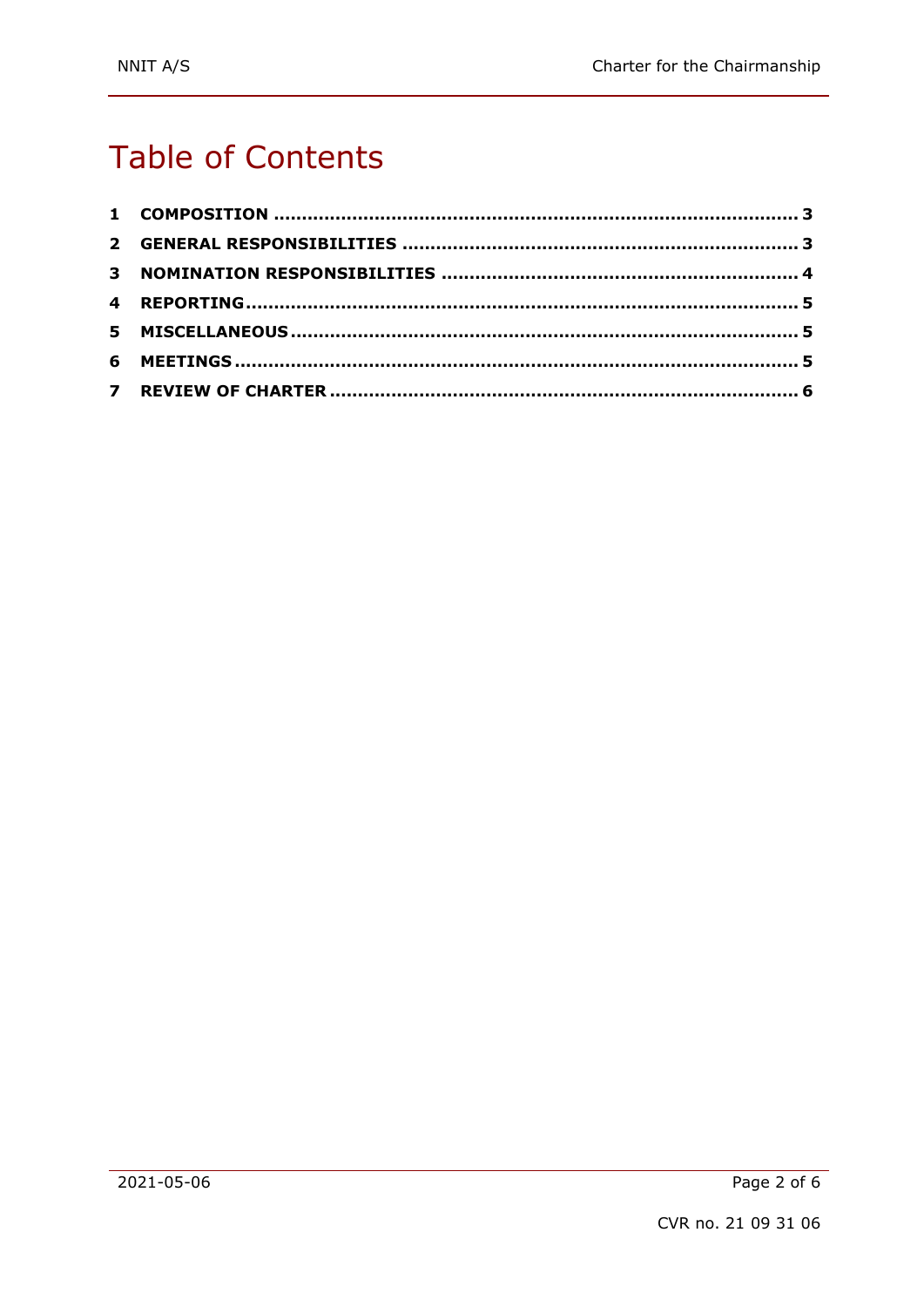### 1 Composition

- 1.1 The Chairmanship consists of the Chairman and the Deputy Chairman.
- 1.2 The Chairman and the Deputy Chairman are appointed by the annual general meeting each year. The Deputy Chairman shall act as chairman in the absence of the Chairman.
- 1.3 Neither the Chairman nor the Deputy Chairman shall be members of the Executive Management.

#### 2 General Responsibilities

- 2.1 The Chairmanship has the following general responsibilities:
- 2.1.1 Board meetings
	- (a) Organise, convene and chair each meeting of the Board of Directors in accordance with the Rules of Procedure of the Board of Directors.
	- (b) Ensure that resolutions by the Board of Directors are made in accordance with the Rules of Procedure for the Board of Directors, the Company's Articles of Association and relevant applicable laws and regulations.
	- (c) Prepare the agenda in consultation with the Executive Management to the extent practicable and appropriate. Any member of the Board of Directors and the Executive Management shall be entitled to demand that specific items be included.
	- (d) Ensure that proper minutes of board meetings are being kept by the Corporate Secretary and that such minutes are distributed to all members of the Board of Directors following each board meeting in accordance with the Rules of Procedure of the Board of Directors.
	- (e) Ensure a follow up procedure on all open issues from previous board meetings.
	- (f) Annually prepare and update the Board of Directors' Annual Wheel.
- 2.1.2 Board committees
	- (a) On a continuous basis, keep themselves informed about work being carried out in committees established by the Board of Directors.
- 2.1.3 Executive Management
	- (a) Meet regularly with members of the Executive Management.
	- (b) Agree on the general principles for reporting by Executive Management to the Board of Directors.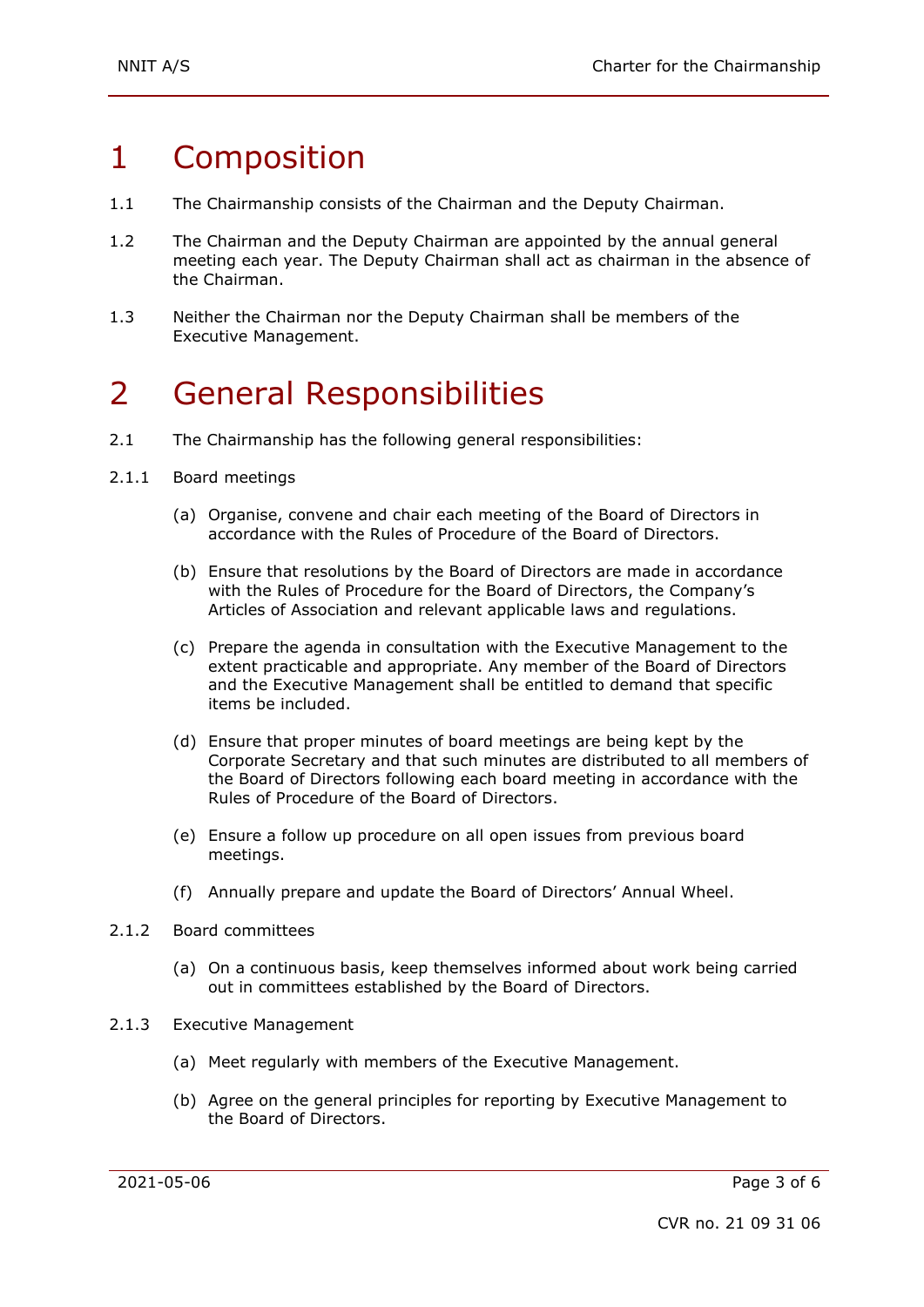- 2.1.4 External communication
	- (a) Represent the Board of Directors externally to investors, press and other third parties if comments by the Board of Directors are required or appropriate. The Chairman may delegate such authority to the CEO or CFO, if necessary.
- 2.1.5 Other tasks, duties and responsibilities
	- (a) Be the main point of contact between the Executive Management and the Board of Directors. The chairman of the Audit Committee shall, however, be the main point of contact for all matters pertaining to the Audit Committee and the chairman of the Remuneration Committee shall be the main point of contact for matters pertaining to the Remuneration Committee.
	- (b) Review and approve requests from insiders to trade in shares or other securities issued by NNIT outside of the trading windows set out in the Company's internal rules.
	- (c) Approve relevant education and training of individual members of the Board of Directors at the expense of the Company.
	- (d) Carry out such other tasks as specifically decided by the Board of Directors or which otherwise follow from applicable laws and regulations, the Articles of Association, the Rules of Procedure of the Board of Directors or this Charter.
	- (e) Appoint and dismiss the Corporate Secretary.
- 2.2 The Board of Directors may delegate other specific tasks to the Chairmanship from time to time.

#### 3 Nomination Responsibilities

- 3.1 In respect of nomination, the Chairmanship has the following overall responsibilities:
	- (a) Annually assess the structure, size, composition and results of the Board of Directors and the Executive Management.
	- (b) Consider proposals from relevant persons, including shareholders and members of the Board of Directors and the Executive Management for candidates for the Board of Directors and the Executive Management.
	- (c) Annually propose an action plan to the Board of Directors on the future composition of the Board of Directors and the Executive Management, including proposals for specific changes, if any.
	- (d) Prepare relevant material for the Board of Directors' decision-making concerning employment and termination of individual members of the Executive Management.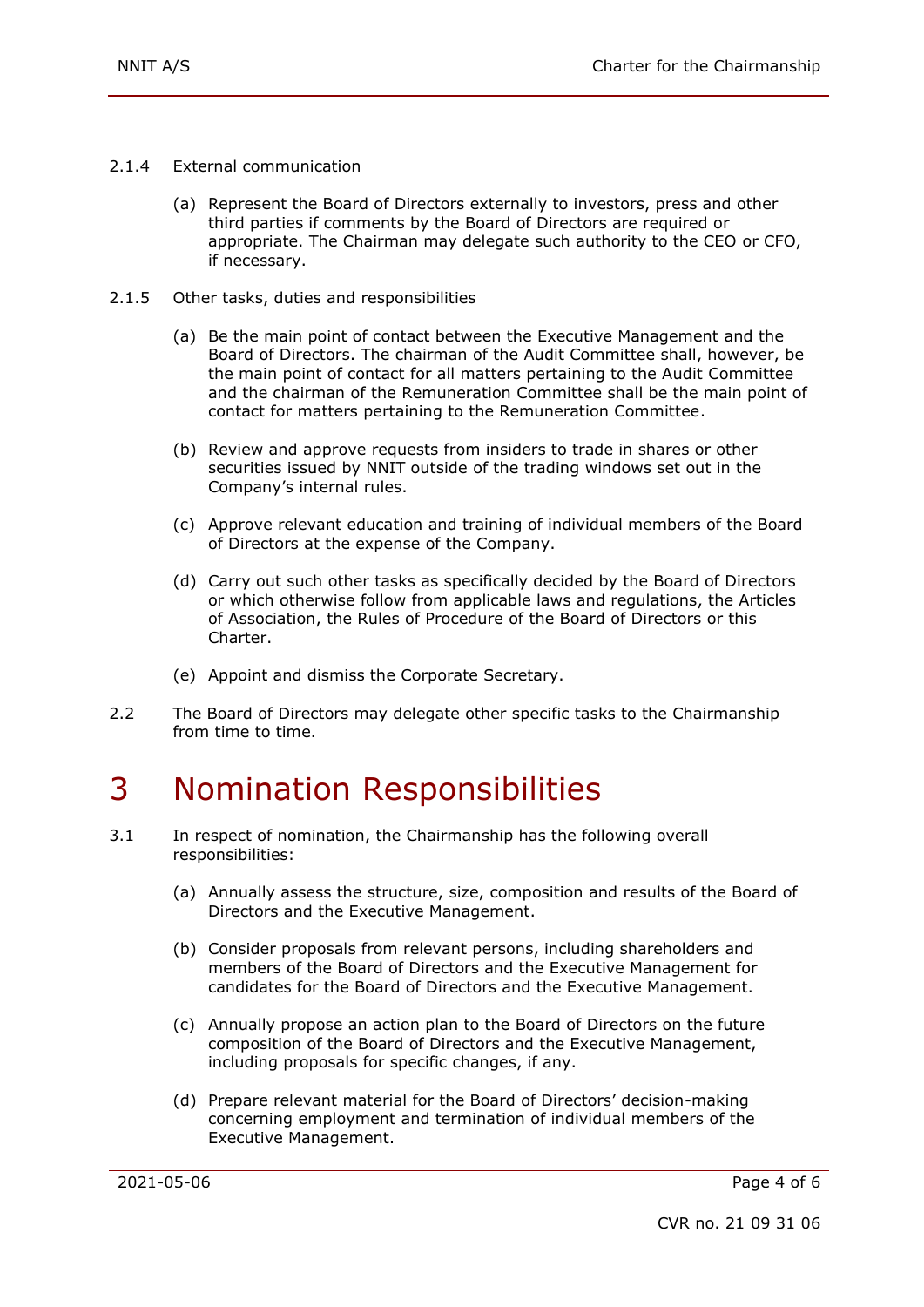- (e) Ensure that individual service contracts are entered into between the Company and each member of the Executive Management.
- (f) Approve the individual service contracts to be entered into between the Company and each member of the Executive Management.
- 3.2 In respect of assessment of the Board of Directors and Executive Management, the Chairmanship has the following overall responsibilities:
	- (a) Describe the qualifications required by the Board of Directors and Executive Management, and for a specific membership, state the time expected to be spent on having to carry out the membership.
	- (b) Annually assess the performance, competences, knowledge, experience and succession of the Board of Directors and Executive Management individually and as a group.
	- (c) Annually assess the collaboration between the Executive Management and the Board of Directors.
	- (d) Continuously supervise and review the performance of the Executive Management.

#### 4 Reporting

4.1 The Chairmanship shall regularly inform the Board of Directors of relevant discussions and present recommendations to the Board of Directors based on the responsibilities of the Chairmanship mentioned above.

#### 5 Miscellaneous

6.1 The Chairmanship may engage external counsel and other advisors if deemed necessary to carry out its duties.

#### 6 Meetings

- 6.1 Meetings shall be held as often as deemed appropriate and at least in preparation for each meeting of the Board of Directors. A member of the Chairmanship or the CEO may request that a meeting of the Chairmanship be held.
- 6.2 Meetings shall be convened at not less than five calendar days' notice, and such notice shall include an agenda for the meeting in question prepared by either the Corporate Secretary of the Board of Directors or the CEO's office. Any written material relating to the individual agenda items shall, to the extent possible, be forwarded to the members together with the notice convening the meeting.
- 6.3 Under special circumstances, the Chairmanship may pass resolutions over the phone or in writing.